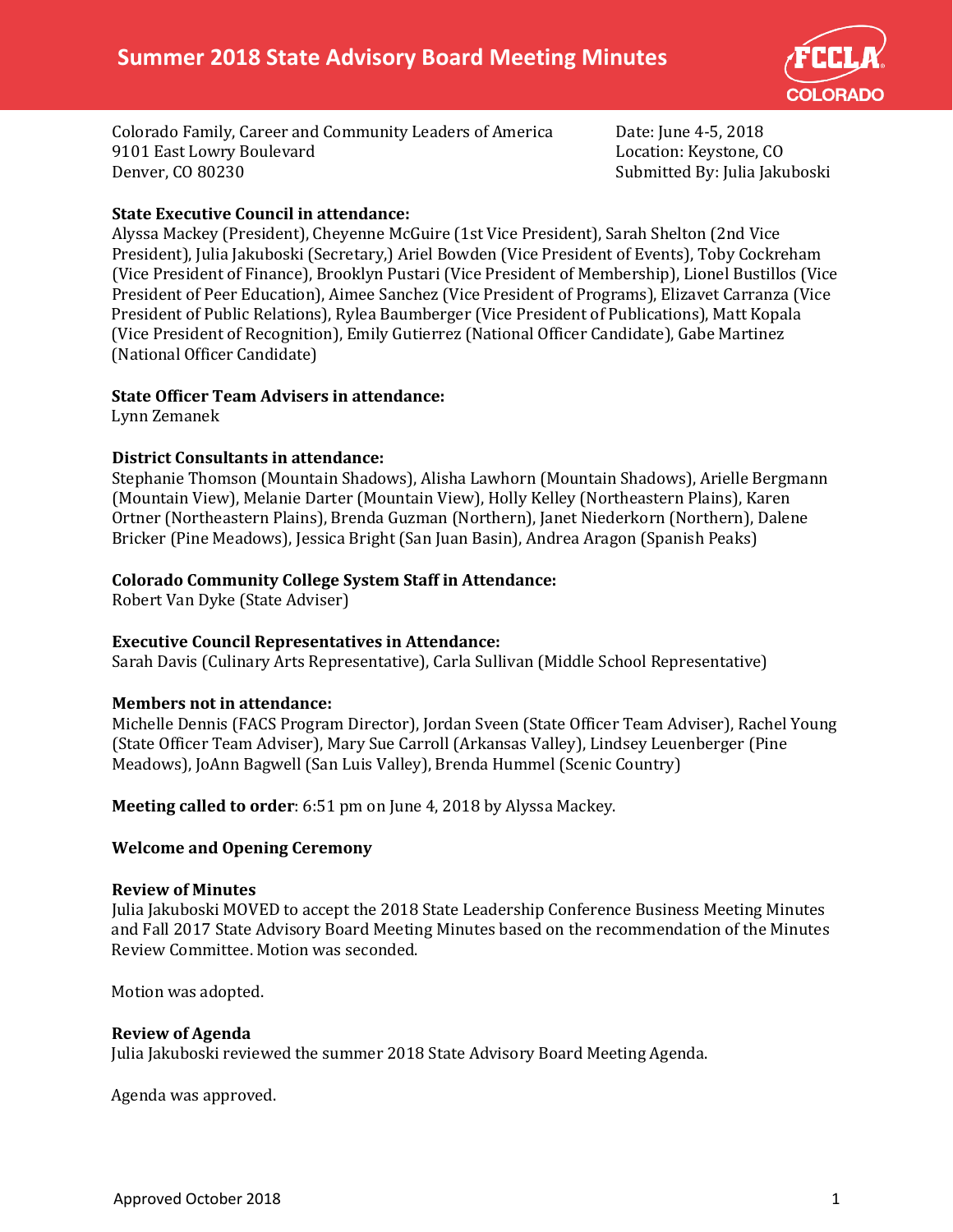

## **Financial Report**

Toby Cockreham reviewed the 2017 – 2018 Financial Report. As of June 1, 2018, the account balance for FCCLA is \$56,914.86, which takes in account the \$8,320.00 encumbered expenses and \$12,735.34 in accounts receivable.

Report was filed.

## **COMMITTEE REPORTS**

## **Competitive Events Committee Report**

Ariel Bowden reviewed the Competitive Events Committee Report that included:

- Continue to offer Applied Math for Culinary Management, International Experience, Early Childhood Education, and Say Yes to FCS events for 2019
- Table Get the Word Out for 2019
- Add a Junior category to Fashion Sketch,
- Review Parliamentary Procedure in summer 2019 for permanent tabling if the participation does not increase to promote at the chapter, state, and national levels.
- Recommend a social media plan for advertising STAR and State Events
- Based on the feedback received of distributing the Bronze Medal, state officers will hand out the medals at a table for the winners to be recognized
- Colorado Events Advisory Team be composed of: competitive event people, FACS teachers, FACS students, and industry reps, and will be chosen based on recommendations and volunteer work
	- o Create an application for High School Seniors to be on CEAT
- Open review and revision of State Events with changes due by October 1, 2018

Ariel Bowden MOVED to accept the Competitive Events Committee Report.

Sarah Davis MOVED to AMEND the report to keep Parliamentary Procedure and to promote the event at the chapter, state, and national levels.

Motion was adopted.

Motion was adopted.

## **Finance Committee Report**

Emily Gutierrez reviewed the Finance Committee Report that included:<br>• Research insurance for cheaper option

- Research insurance for cheaper option
- Connect with companies for scholarships, workshops, etc.
- Accept the 2018-2019 budget with recommended funding cuts
	- o 1 year override for not funding to fund Capitol Leadership at \$2,500
	- o Not pay for state officers at CACTE Summer Conference
	- o No overnight stay for second FCCLA Kickoff
- Raise dues by \$1.00

Emily Gutierrez MOVED to accept the Finance Committee Report.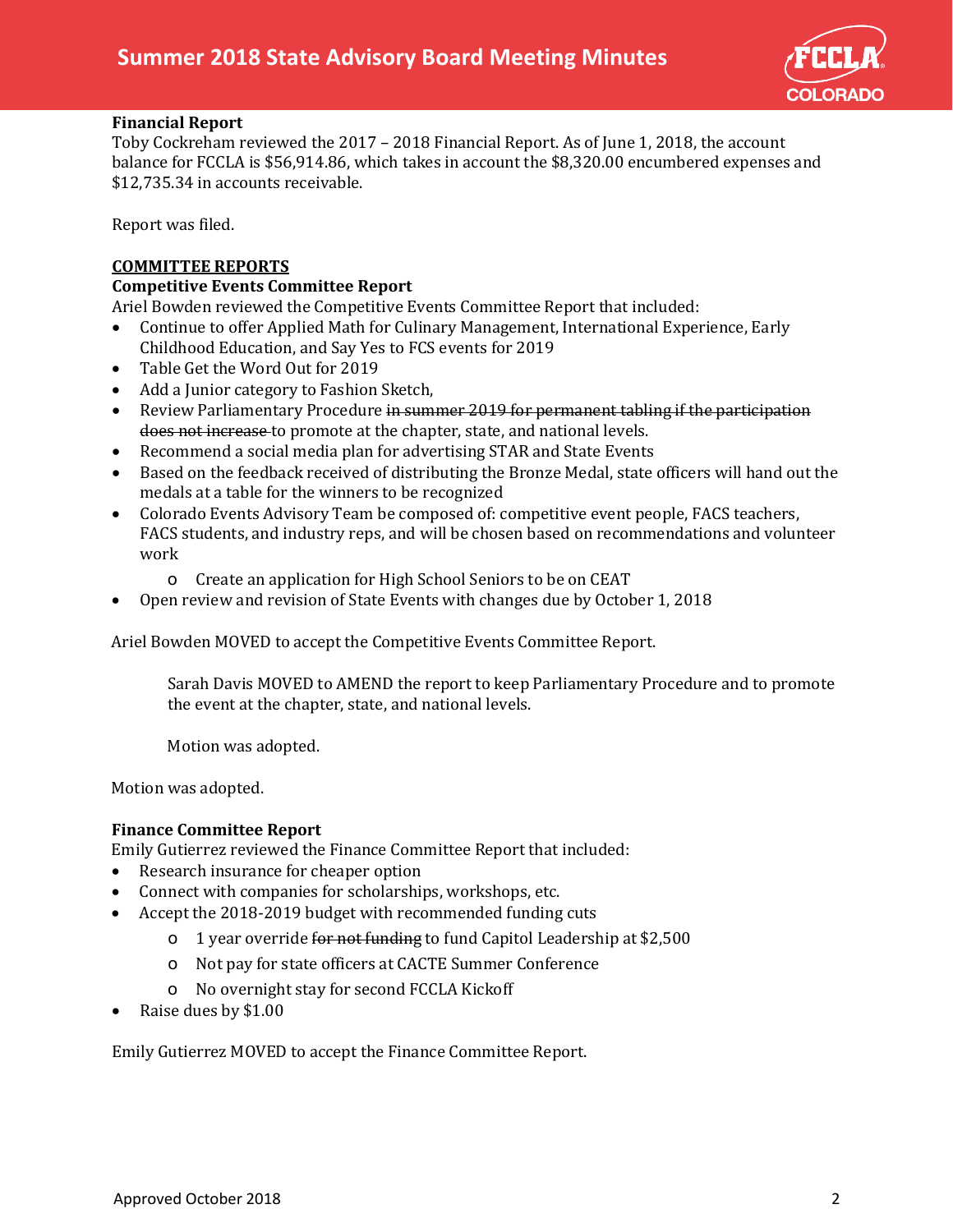

Robert Van Dyke MOVED to vote on the Finance Committee Report after all of the other reports.

Motion was adopted.

Emily Gutierrez MOVED to AMEND putting the \$2,500 from CACTE into the Capitol Leadership budget.

Motion was adopted

Motion was adopted.

## **Recognition and Scholarship Committee Report**

Matt Kopala reviewed the Recognition and Scholarship Committee Report that included:

- Create a district member of the month recognition program
	- o Include a traveling trophy
	- o Create instructions on how to award
- Revamp recognition tool kit as state officer project
- Increase access for the state award applicants to advisers and to members
	- o Send emails to advisers as reminders
- Nominations for state awards are posted on social media and in Colorado Comments to reach out more to the students
	- o Post links for students to nominate teachers and other students in FCCLA
	- o Increase member based awards
	- o Post on social media are updated frequently
- Celebrate state awards given to chapters, members, advisers, etc. on public platforms
	- o Encourage members and advisers to nominate applicants for state awards
	- o Poster at the State Leadership Conference are posted to honor accomplishments

Matt Kopala MOVED to accept the Recognition and Scholarship Committee Report.

Motion was adopted.

## **State Conferences Committee Report**

Lionel Bustillos reviewed the State Conferences Committee Report that included:

- Recommend the Bronze Medal winners continued not to be recognized during closing ceremony
	- o The names of the winners will be posted on a slide and will be recognized by the state officer elects at the table
- More activities for fun night to appeal to everyone
- State Officers should focus on more than one workshop
	- o Students competing in culinary arts who travel out of the hotel/conference center to their event should have access to workshops on the site of their event
- State t-shirts to be updated and more modernized
- The conference will end on Good Friday in 2019, if someone would need to leave early the ceremony will be live streamed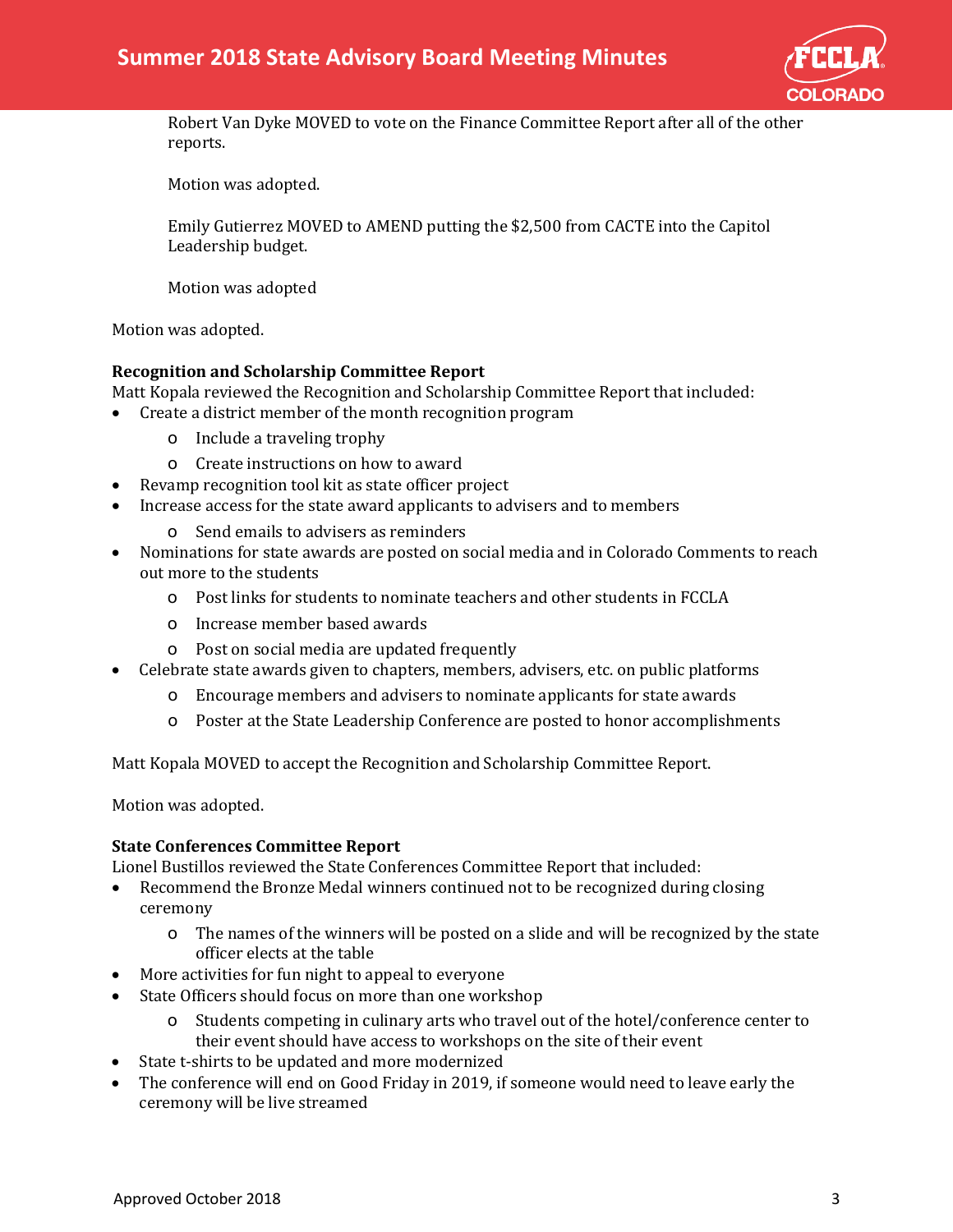

- Improving the sounding equipment at the State Leadership Conference allowing every part of the room to hear
- Update all pictures and links on the FCCLA Colorado State Website

Lionel Bustillos MOVED to accept the State Conferences Committee Report.

Motion was adopted.

Bailee Gardunio MOVED to have a 10 minute recess at 8:21 pm. Motion was seconded.

Motion was adopted.

Alyssa Mackey called the meeting back to order at 8:12 pm.

## **State Service and Public Relations Committee Report**

Elizavet Carranza reviewed the State Service and Public Relations Committee Report that included:

- Focus on the main goal of creating a stronger social connection between members and officers
- Recommend that the Chapter Service Projects be involved with community work to "Create a Big Bang" in schools/communities
- Having chapters take pictures or videos of service projects relating to the theme that are due by the 15th of every month to be featured on the Colorado FCCLA social media platforms and submitted through email and/or via hashtag
	- o Encourages members to complete more service projects
	- o Make members more involved in our social media platforms to reach a 5% raise in followers
- Give out Believe in Yourself Marketing Strategies to chapters as well as add them to the Marketing Your Chapter Webpage
	- o Connects to the social media calendar

Elizavet Carranza MOVED to accept the State Service and Public Relations Committee Report.

Motion was adopted.

## **Alumni & Associates Committee Report**

Sarah Shelton reviewed the Alumni & Associates Committee Report that included:

- If an organization/person has donated to FCCLA, they will become a member of Alumni & Associates
- Have event consultants invite senior judges to join in their meetings
- Create a new brochure for teachers to give to speakers in their classes and to business associates
- Give a year of free membership to associates of FCCLA
- Have different levels of membership based on donation amounts
- Have charity functions for scholarships to increase funding going towards scholarships
- Have a representative from the Alumni & Associate Board on the State Advisory Board
- Make the Alumni & Associates board consist of a president, secretary, and treasury

Sarah Shelton MOVED to accept the Alumni & Associates Committee Report.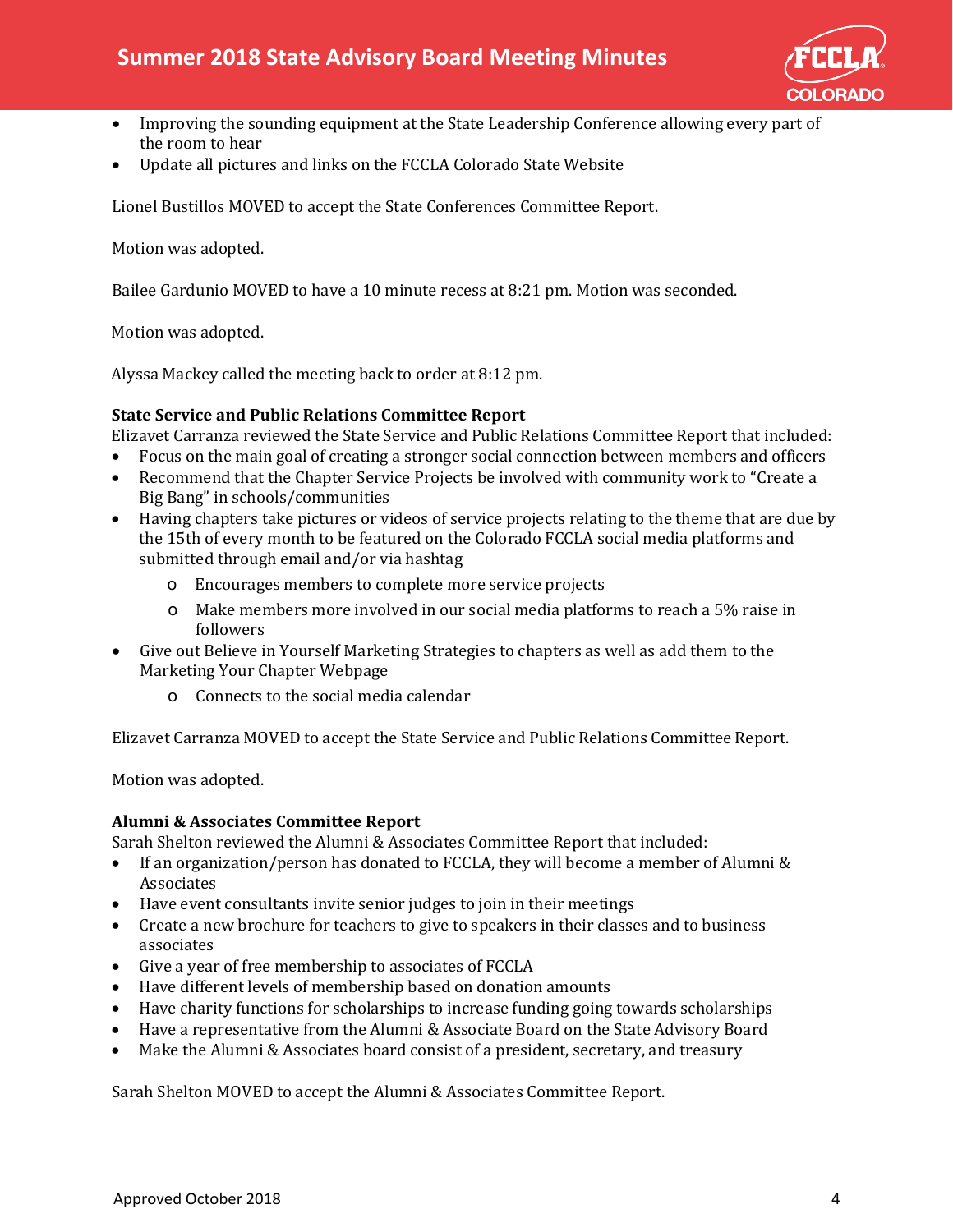

Motion was adopted.

## **Membership Committee Report**

Brooklyn Pustari reviewed the Membership Committee Report that included:<br>• Continue the Go for the Red membership campaign that was implemented

- Continue the Go for the Red membership campaign that was implemented last year
	- o Recommend awarding more chapters and advertising the campaign more
- Open up district conferences to non-FCCLA members in order to promote FCCLA
- State officers should reach out to middle school feeders to promote FCCLA
	- o Bring STAR Events and final projects to show the competing aspects of FCCLA as well as providing updates through Colorado Comments, social media reminders, and adviser updates to keep teachers up to date with FCCLA
- Helping struggling chapters/advisers by keeping them closely up to date by having state officers and experienced advisers mentor them
	- o New chapters and advisers have the opportunity to observe how a successful chapter operates
- Updating advisers constantly through social media, emails, and provide updates on how to promote FCCLA in the classroom

Brooklyn Pustari MOVED to accept the Membership Committee Report.

Motion was adopted.

#### **Middle School Committee Report**

Rylea Baumberger reviewed the Middle School Committee Report that included:

- Create a committee of teachers to adopt a Middle School Handbook for both new and old advisers
- Add a presentation about FCCLA on the Colorado Website
- Include advisers and students from middle schools at district conferences
- Get more participation from middle schools in FCCLA by having state officers make more chapter visits to middle schools, classroom visits, and providing teachers with resources to help prepare middle school students for high school FCCLA

Rylea Baumberger MOVED to accept the Middle School Committee Report.

Motion was adopted.

## **Officer Selection Committee Report**

Matt Kopala reviewed the Officer Selection Committee Report that included:<br>• Work toward officer selections at district level be uniform to help district

- Work toward officer selections at district level be uniform to help district consultants prepare their candidates at the state level which will included:
	- o Test
	- o Prop speech
	- o Personal presentation
	- o Memorization of the creed
	- o Interview questions
	- o Voting panel be composed of district consultants and district interview panelists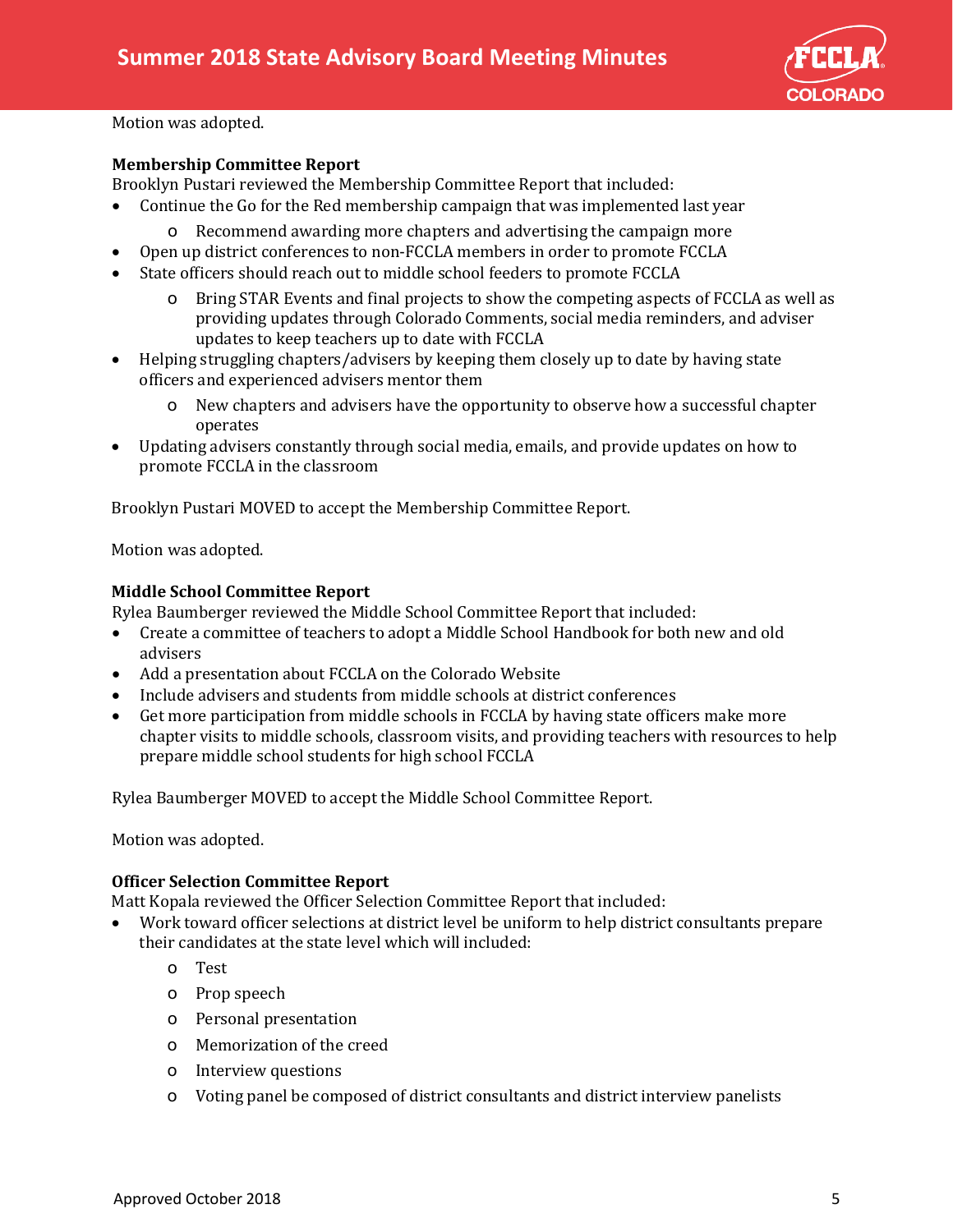

- Remove the Meet and Greet activity from selection
- Replace small/large group activity with fishbowl activity during state officer selection at the State Leadership Conference to be moved to the first day of the interview process
- Recommend one day officer boot camp for those who want to run for a district, state, or national officer
	- o Workshops at state or district conferences put on by current or former officers

Matt Kopala MOVED to accept the Officer Selection Committee Report.

Motion was adopted.

## **Peer Education Committee Report**

Lionel Bustillos reviewed the Peer Education Committee Report that included:

- Recommend making the World Expo more interactive and exciting by tying it into the program of work
- Tying technology/space into the World Expo
	- o Focus on the influences the work force has because of technology present today
	- Reach out to colleges in an advanced to ask for help, inquiries, and resources
- National initiatives that can be tackled include:
	- o Student body workshops by bringing in health experts to discuss the health concerns of choices made by students today in society
	- o Conduct statewide kick-butts activity

Lionel Bustillos MOVED to accept the Peer Education Committee Report.

Motion was adopted.

Robert Van Dyke MOVED to recess until morning. Motion was seconded.

Motion was adopted.

Alyssa Mackey called to the meeting to order at 8:05 am on June 5, 2018.

## **Bylaws Committee Report**

Cheyenne McGuire reviewed the Bylaws Committee Report that included:

- No changes need to be made to the About FCCLA Webpage
- Create a plan to promote FCCLA during the 2020-2021 FCCLA years for 75 Year Anniversary
- Create a series of t-shirts for the 75th celebration of FCCLA
- Promote FCCLA Birthday Parties during the 2021 FCCLA week
- Continue awarding chapters for implementing National Programs
- Create and execute a plan to implement postsecondary FCCLA among FCS majors
- Get districts involved in the 75th celebration by assigning them decades of FCCLA to represent

Cheyenne McGuire MOVED to accept the Bylaws Committee Report.

Motion was adopted.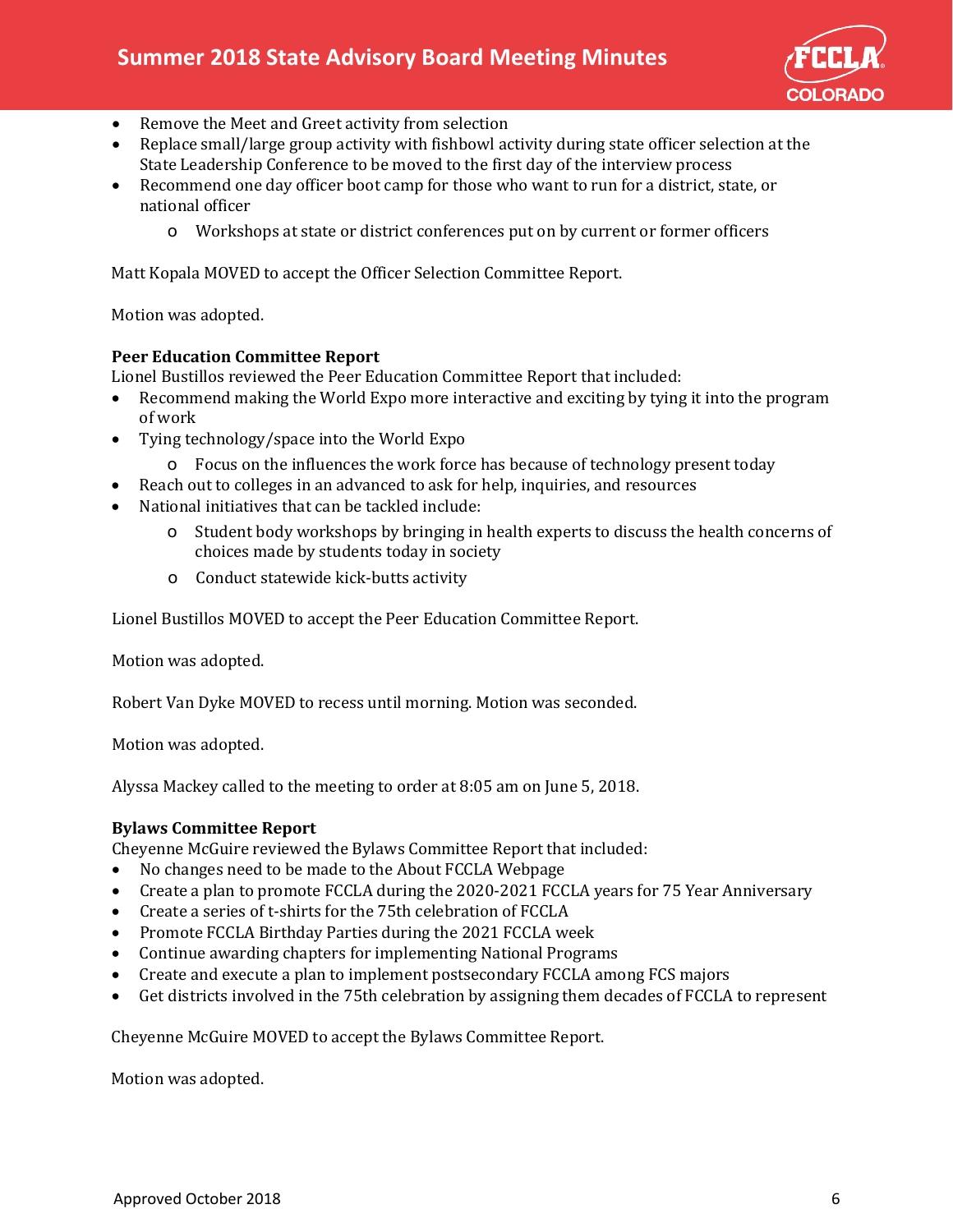

## **National Conferences Committee Report**

Sarah Shelton reviewed the National Conferences Committee Report that included:<br>• Colorado FCCLA would like to host a National Conference in the future

- Colorado FCCLA would like to host a National Conference in the future
	- o Sarah will email National FCCLA about hosting the NLC
- Update the FCCLA Webpage with current dates, important upcoming dates, and adding information about the red blazer requirements

Sarah Shelton MOVED to accept the National Conferences Committee Report.

Motion was adopted.

## **National Programs Committee Report**

Aimee Sanchez reviewed the National Programs Committee Report that included:

- FCS career day event will have financial speakers and having interviews and applications in the morning
- Educators Rising program will be notified to create a focused ambassador program
	- o A committee of teachers for Educators Rising will be created

Aimee Sanchez MOVED to accept the National Programs Committee Report.

Motion was adopted.

## **Policies and Procedures Committee Report**

Brooklyn Pustari reviewed the Membership Committee Report that included:<br>• To address State Conference reasons for policies, insert "our goal is to pro

- To address State Conference reasons for policies, insert "our goal is to promote personal growth and leadership development through FACS education by providing venue for competitive events which positively impact student's communities, strengths, families, and further develops member's leadership abilities
	- o For connecting members with FCS professionals, members, and advisers
	- o For conducting Colorado FCCLA associations official business
	- o For preparing our members for future careers, community service, and leadership experience
	- o For annually electing the State Executive Council
	- o For adviser professional development
	- o For recognizing members, advisors, and volunteers of the organization"
- Change Finance Committee to Development Committee
	- o Add in: "This committee will seek to form partnerships with businesses and foundations (including non-profit and for profit)"
- Change Middle School Committee to Adviser Resource Committee
	- o This committee will focus on the needs of the advisers
	- o Change "Chaired by the Vice President of Publications" to "Chaired by the 2nd Vice President"
	- o The Adviser Resource Committee will develop strategies and provide resources that suit the needs of all chapter advisers including middle school, secondary, and postsecondary chapters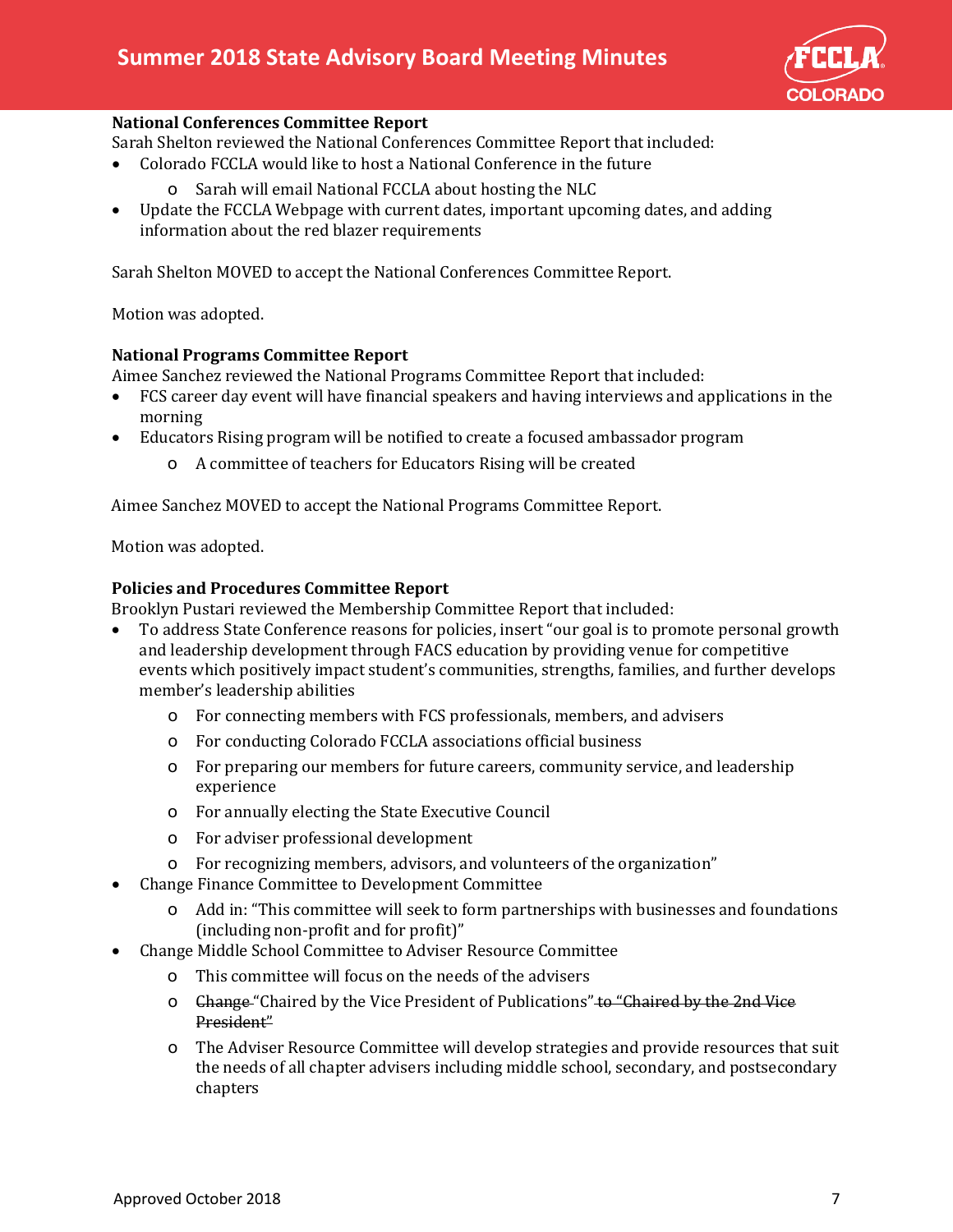

- Under the Membership Committee section, add a point that states "Addresses middle school member concerns"
- Update the Section 3 of the Chapter Handbook, Section 7 Ceremonies, and update Section 16 Star Events Revamp the Chapter Handbook as an officer project.
- Revise and add electronic cigarettes into Section 13 FCCLA Policies
- Add an updated a bulling/harassment policy

Brooklyn Pustari MOVED to accept the Policies and Procedures Committee Report.

Brooklyn Pustari MOVED to vote the Policy and Procedures Committee Reports in seriatim. Motion was seconded.

Motion was adopted.

Brooklyn Pustari MOVED to insert "our goal is to promote personal growth and leadership development through FACS education by providing venue for competitive events which positively impact student's communities, strengths, families, and further develops member's leadership abilities" in address to State Conference Reasons for policies.

Motion was adopted.

Brooklyn Pustari MOVED to change the Finance Committee to the Development Committee.

Motion was lost.

Brooklyn Pustari MOVED to change the Middle School Committee to the Adviser Resource Committee.

Karen Ortner MOVED to AMEND striking out Second Vice President chairing the Adviser Resource Committee and having the chair as the Vice President of Publications. Motion was seconded.

Motion was adopted.

Karen Ortner MOVED to POSTPONE the middle school decision until the Fall State Advisory Board Meeting. Motion was seconded.

Motion was postponed.

Brooklyn Pustari MOVED add a point that states "Addresses middle school member concerns" under the Membership Committee section.

Karen Ortner MOVED to POSTPONE the middle school decision until the Fall State Advisory Board Meeting. Motion was seconded.

Motion was postponed.

Brooklyn Pustari MOVED to update Section 3 of the State Officer Handbook, Section 7 Ceremonies, and update Section 16 Star Events revamp the Chapter Handbook as an officer project.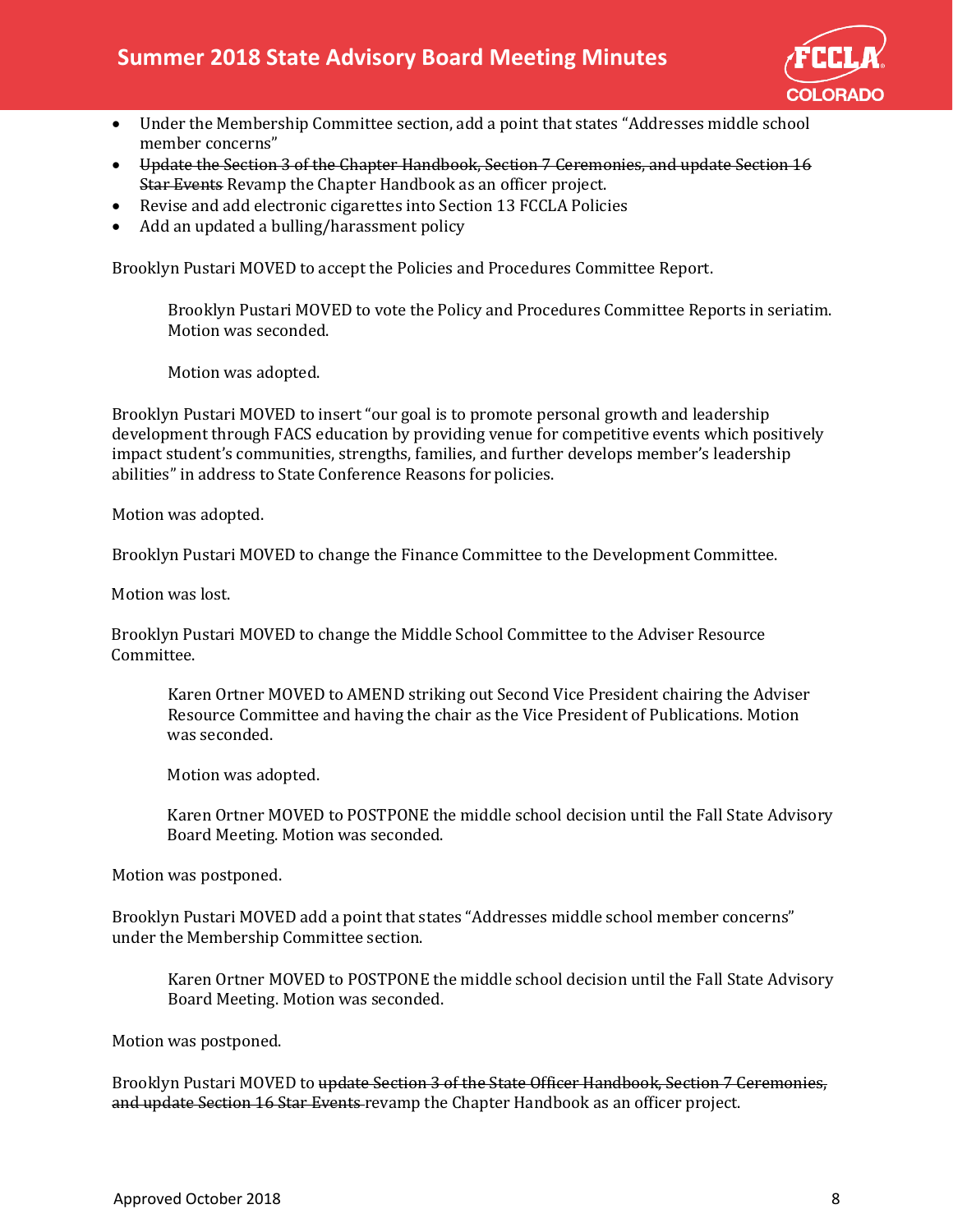

Robert Van Dyke MOVED to assign a state officer to revamp the Chapter Handbook as an officer project.

Motion was adopted.

Motion was adopted.

Brooklyn Pustari MOVED to add electronic cigarettes and weapons onto the Code of Conduct page.

Cheyenne McGuire MOVED to divide the question into two parts: electronic cigarettes and weapons. Motion was seconded.

Motion was adopted.

Brooklyn Pustari MOVED to add tobacco and electronic cigarettes into the Code of Conduct. Motion was seconded.

Karen Ortner MOVED to AMEND the addition of "and/or" while discussing the use of tobacco and electronic cigarettes. Motion was seconded

Motion was adopted.

Brooklyn Pustari MOVED to add tobacco and/or electronic cigarettes into the Code of Conduct. Motion was seconded.

Motion was adopted.

Brooklyn Pastari MOVED to add weapons into the Code of Conduct. Motion was seconded.

Sarah Shelton MOVED to POSTPONE the addition of weapons into the Code of Conduct until consulting the CTE legal counsel. Motion was seconded.

Motion was postponed.

Brooklyn Pustari MOVED to add an updated a bulling/harassment policy

Lynn Zemanek MOVED to POSTPONE the addition of bulling/harassment into the Code of Conduct until the CTE legal counsel is consulted. Motion was seconded.

Motion was postponed.

#### **DISTRICT CONSULTANTS REPORTS**

**Arkansas Valley District Report** No report was given.

#### **Mountain Shadows District Report**

Stephanie Thomson and Alisha Lawhorn MOVED to accept the Mountain Shadows District Report that included: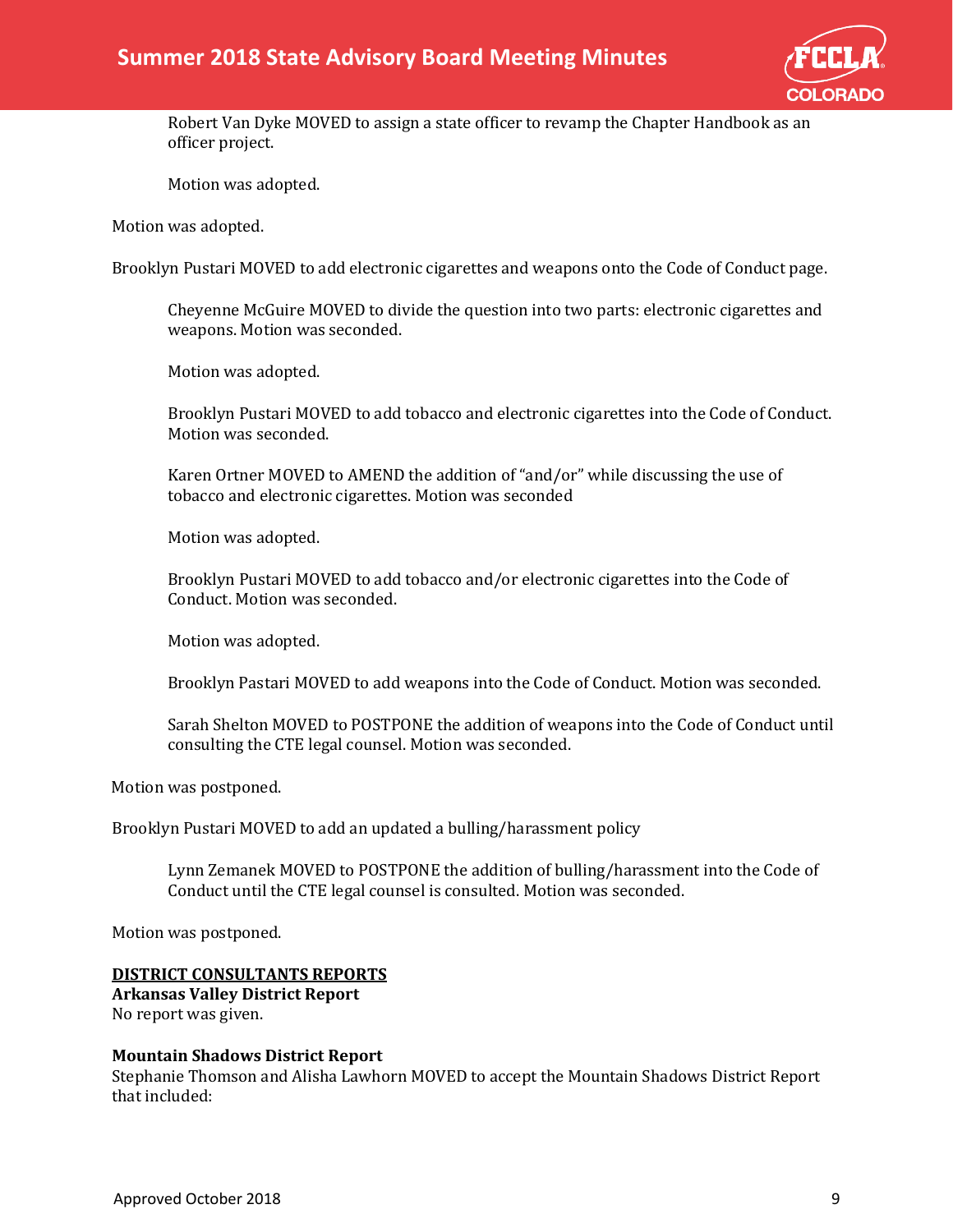

- Even though district information held on flash drives and in binders were lost, their winter conference was very effective and went very well
- Winter conference had mini mock competitions
- Speeches were held at districts for state officers
- State interviews were after conference
- District Officer BBQ during the summer

Report was filed.

## **Mountain View District Report**

Arielle Bergmann and Melanie Darter MOVED to accept the Mountain View District Report that included:

- District Conference was held on February 5, 2018 at the Ames Facility in Littleton, Colorado with 75 members were in attendance from the following schools: Cherry Creek High School, Grandview High School, Highlands Ranch High School, Heritage High School, Ponderosa High School, Elizabeth High School, and Overland High School
- As of this year's conference, the Mountain View District winter conferences will no longer be in partnership with Mountain Shadows
- The conference with a general session, FCCLA updates from the state, and a keynote speaker
- Workshop breakout sessions included:
	- o The third installment of FCCLA Leadership Institute workshops, conducted by selected state officers and Mr. Van Dyke.
	- o "What Do You Consider Lethal?," a high energy interactive program presented by the Denver Metro Teen Drivers organization
	- o STAR and Competitive Events round table presentations by district and state officers.
	- o "Get InspiRED!" interactive presentation by the district officer team.
- Planning on having one conference a year between October and January

Report was filed.

## **Northeastern Plains District Report**

Holly Kelley and Karen Ortner MOVED to accept the Northeastern Plains District Report that included:<br>• The W

- The Winter Conference was held on January 31, 2018 with 125 members in attendance and 10 schools: Akron, Haxtun, Holyoke, Merino, Sterling, Yuma, Wray, Liberty, Brush, and Fort Morgan
- Robert Van Dyke led a leadership institute on finding your leadership style, and officer interviews/elections were conducted
- Fall conference is planned for October 17, 2018 consisting of a speaker, food packaging event, and informed FCCLA themed obstacles course
- The food packaging event is an event where members will package ready to cook meals at the district conference of this year and can donate to local places in community that may need help
	- o 40,000 meals packaged has no logistical cost

Report was filed.

## **Northern District Report**

Brenda Guzman and Janet Niederkorn MOVED to accept the Northern District Report that included: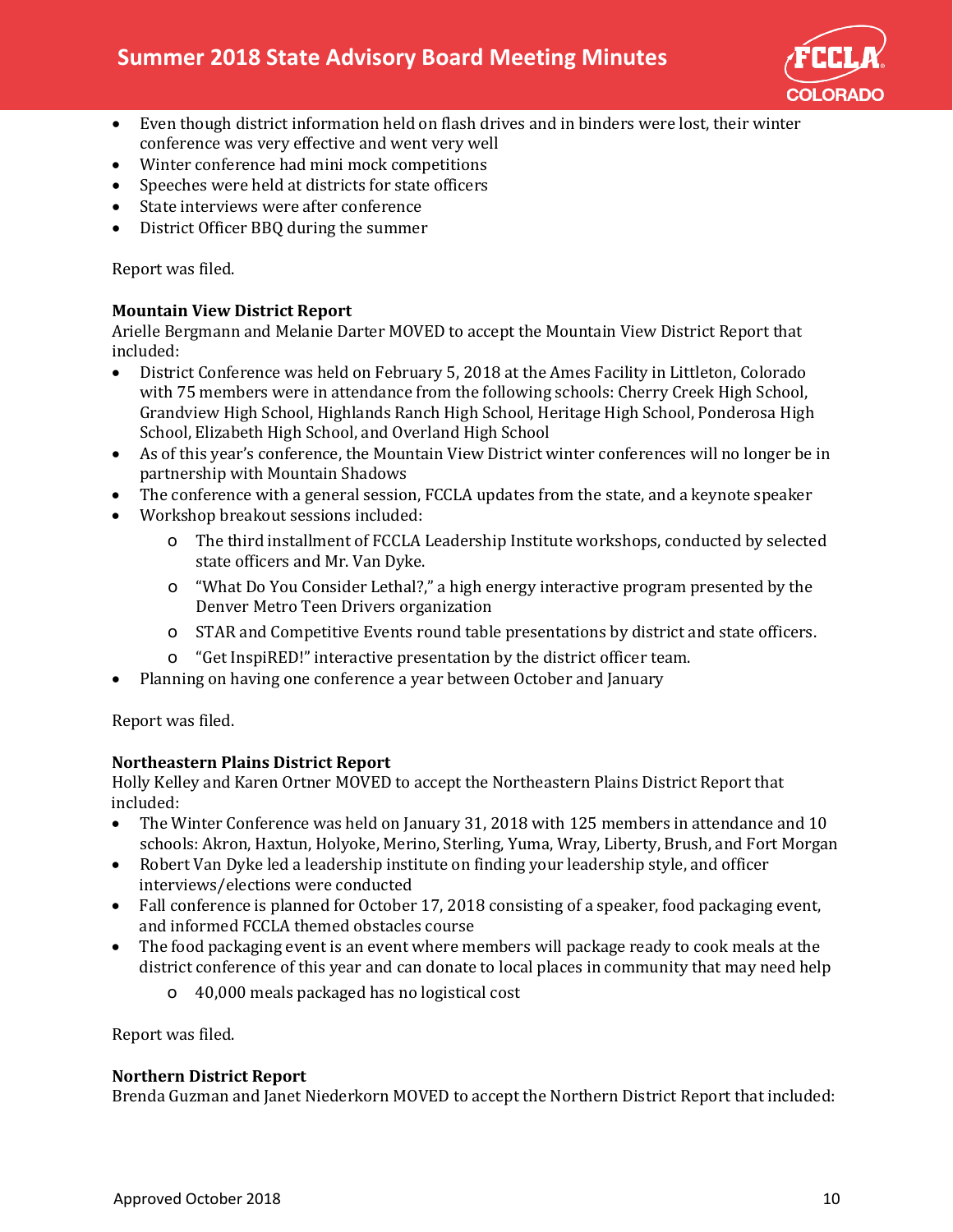

- There was 260 members in attendance at the 2017 fall conference
- The winter conference was held in February with 19 candidates running for an officer position
	- o 2 national representatives, 3 state officers, and 11 district officers
- Their district will be running "boot camps" led by district officers

Report was filed.

## **Pine Meadows District Report**

Dalene Bricker MOVED to accept the Northern District Report that included:

- On January 19, 2018 Pine Meadows District had a District Conference that went very well
- The guest speaker was on Americas Got Talent and was very entertaining for the members
- District Consultants want to schedule a consultant meeting in August to get on the same page with other consultants for the new school year

Report was filed.

## **San Juan Basin District Report**

Jessica Bright MOVED to accept the Northern District Report that included:

- There are 9 members that make up this district from 4 schools
- There is a huge struggle with involvement in FCCLA due to a lot of turn overs in the schools
- They currently do not have district conferences, due to this the members and advisers go into the State Leadership Conference with limited practice
- Although their district struggled this year, there were three silver medalists at the 2018 Leadership Conference
- Plans are in the making to have a district meeting this next year
- The last week of May teachers were interviewed to start a middle school FACS program for the 2018-2019 school year in hopes of preparing students for the involvement in FCCLA during their high school careers

Report was filed.

## **San Luis Valley District Report**

No report was given.

## **Scenic Country District Report**

No report was given.

## **Spanish Peaks District Report**

No report was given.

## **UNFINISHED BUSINESS**

No unfinished business was introduced.

#### **NEW BUSINESS**

Cheyenne McGuire MOVED to appoint Karen Ortner be the State Advisory Board Representation on the Colorado FCCLA Board of Directors replacing the retiring member through the 2019 term. Motion was seconded